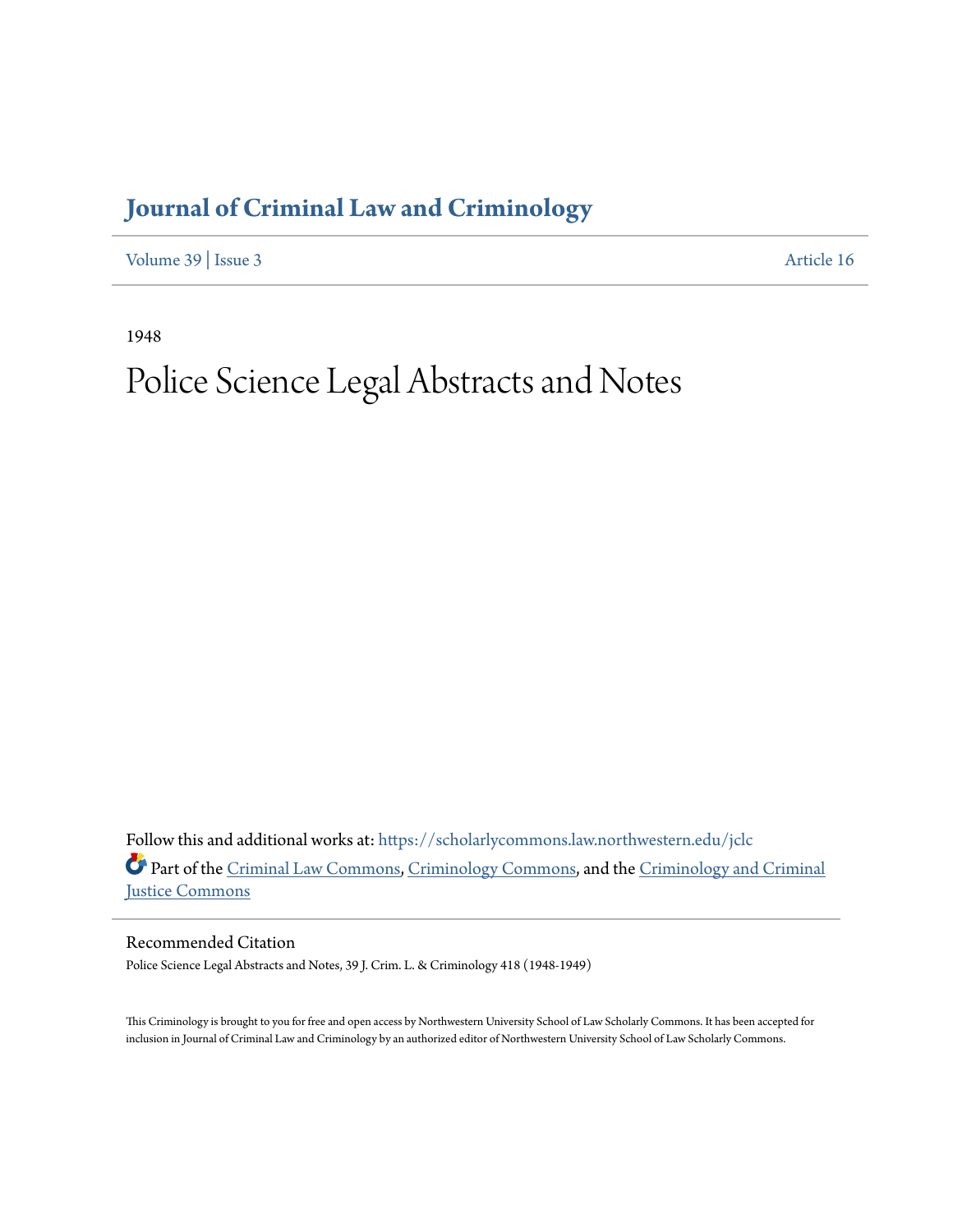## **POLICE SCIENCE LEGAL ABSTRACTS AND NOTES**

## **Warren P. Hil\***

Admissibility of Results of Chemical Test of Defendant's Hands Indicating Presence of Blood Stains-In a recent murder trial in Massachusetts the sole issue was the identity of the perpetrator of the slaying of an aged caretaker in a wayside diner. The state's case against the nineteen year old defendant was wholly circumstantial and as the appellate court in its affirmance admitted, "might well have been stronger." Only the most tenuous connection was established between the accused and the sordid crime, based on an admission the defendant had made to a friend on the night of the killing. No fingerprints were found, nor blood on the defendant's clothing, nor was the defendant's conduct subsequent to the date of the crime inconsistent with his innocence. Yet the verdict of the jury was upheld largely on the basis of the testimony of a chemist as to the results of a benzidrene reagent test made on the defendant's hands three days after the crime. According to this witness, blood will seep down into the pores and crevices of the skin and withstand washings for as long as five days. It was contended by the defense that an identical blue reaction could be produced on someone who had come in contact with plant tissues, and more cogently, that the blood could have come from any number of sources, even from the accused himself. The Supreme Judicial Court nevertheless held the test results competent evidence. *Commonwealth v. Moore,* 80 N. E. (2d) 24 (Mass., 1948).

Mode of Proof in Prosecution for Falsely Impersonating **a** Police Officer-On the appeal in *Taylor v. United States,* App. D. C. 1948, No. 9697, the Government attorneys were sharply reprimanded by Judge Clark for their failure to affirmatively show that the defendant in the impersonation proceeding below was in fact not a police officer. The "easy and conventional" manner of proving such crimes, according to the Court of Appeals, is to put the officer in charge of the official rolls and records on the witness stand and have him testify from them whether the defendant was at the time a member of the force. However, even in view of this failure of proof, the verdict of conviction was affirmed on the basis of the established principle "that where defendant is charged with falsely pretending to be an officer of the United States, and he fails to produce evidence showing he was such an officer, the presumption arises that the evidence, if produced, would have been unfavorable to defendant." This inference from inaction on the part of the defense was supported by evidence that at the time of arrest the defendant had not once offered to produce credentials, was without a badge, and attempted to escape when his thin guise of authority was stripped from him.

<sup>\*</sup> Senior Law Student, Northwestern University School of Law.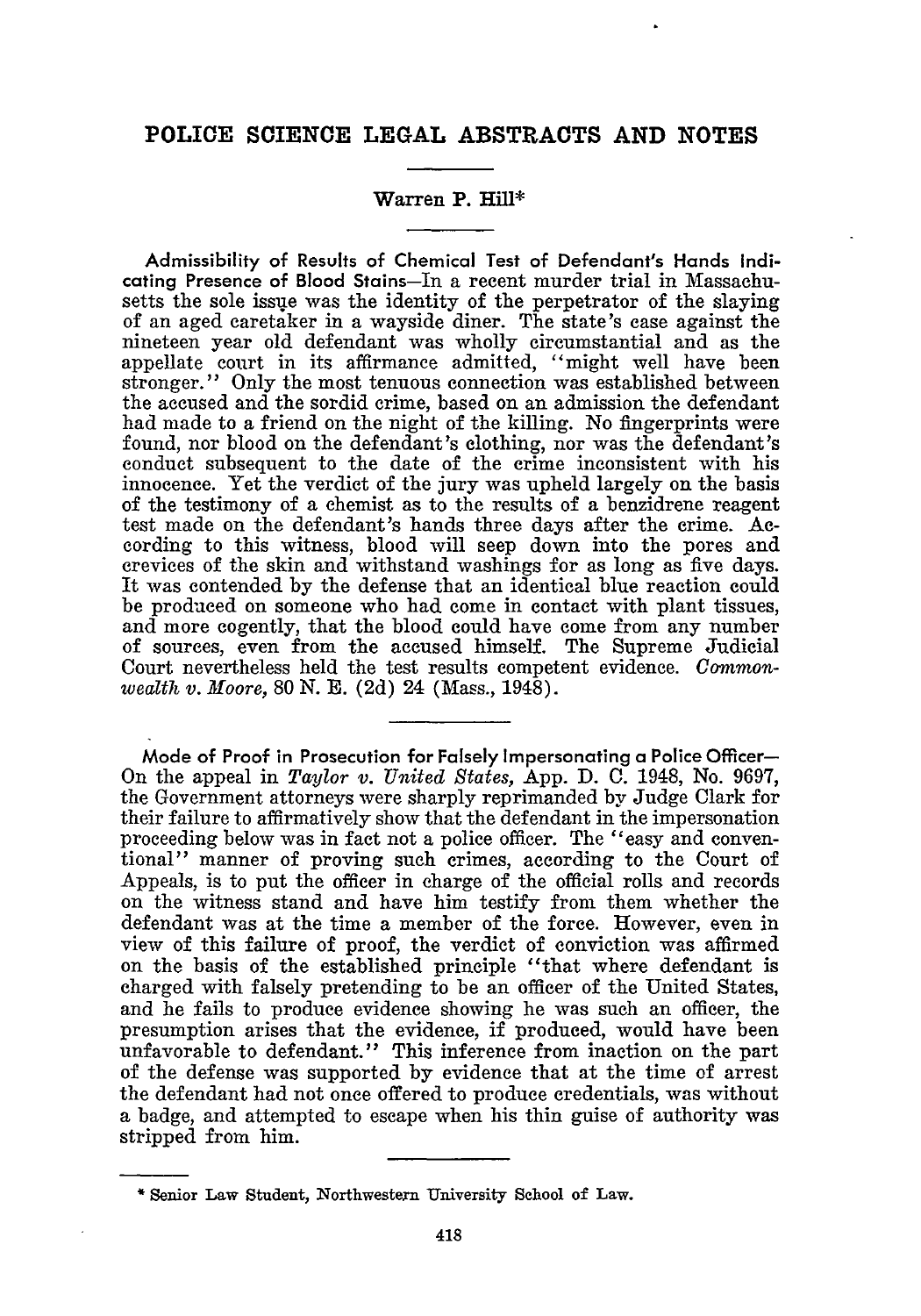Chief of Police Must Qualify as an Expert Before Testifying on Operation of a Handbook-In a trial of a gambling charge without a jury, the state called the chief of police to the stand and without testing his competency as to the lore of horse-racing nor demonstrating his personal knowledge of the facts, proceeded to have the chief identify certain racing forms, tickets and other paraphernalia commonly used in the operation of a handbook which were seized at the time of defendant's arrest. Defense counsel objected throughout to the effect that the witness had not been qualified as an expert and was not stating even the source of his information or the basis of his opinions. Upon conviction and appeal therefrom, a majority of the Supreme Court of Louisiana thought these objections well taken and remanded the case for a new trial. A comparison of the majority and two dissenting opinions reveals interestingly the wholly subjective nature **in** close cases of the distinction, carefully observed in the law of evidence, between matters of fact and opinion. To the judges of the majority, the questions propounded to the chief involved "knowledge obtained only by means of special training or experience." The terms employed "are not matters of common knowledge" and required elucidation by an expert. On the other hand, the seized documents held no mystery for the dissenting judges. Because the documents "spoke for themselves," the chief when identifying them was testifying as to facts and not giving his conclusions based on some special learning. Analogizing, one judge said, "One does not have to be an experienced gambler to testify that a poker chip is a poker chip, and to explain how it is used in the game. These articles involved here **...** are not unusual things about which the public in general is totally ignorant. The Daily Racing Form may be purchased at any news stand." *State v. Damico,* **35** So. **(2d)** 654 (La., 1948).

Criminatory Admission During Illegal Detention of Motorist Validates Subsequent Seizure of Contraband-The question decided in *Brinegar v. United States,* **165** F. (2d) **512 (C. C. A.** 10th, 1948), was whether an equivocal or vaguely incriminating statement made by the accused during the progress of a concededly unlawful search of himself and his car could be used to furnish the "probable cause" needed to validate the otherwise invalid seizure of contraband therein. After being stopped and arrested on the basis of little or no reliable evidence, the officers inquired of defendant as to how much liquor he was carrying, as to which he replied, "Not too much." Purporting to rely on this admission, the officers then searched the trunk and indeed found a copious supply of whiskey. The majority of the Circuit Court of Appeals felt that the only test to apply under the circumstances was one of voluntariness, viz., whether under the so-called Federal rule of confessions the statement by itself would have been admissible in a criminal trial. As no coercion of the defendant was proved the conviction based upon the evidence thus obtained was affirmed. *Writ of certiorari* has been granted by the United States Supreme Court. (16 L. W. 2300).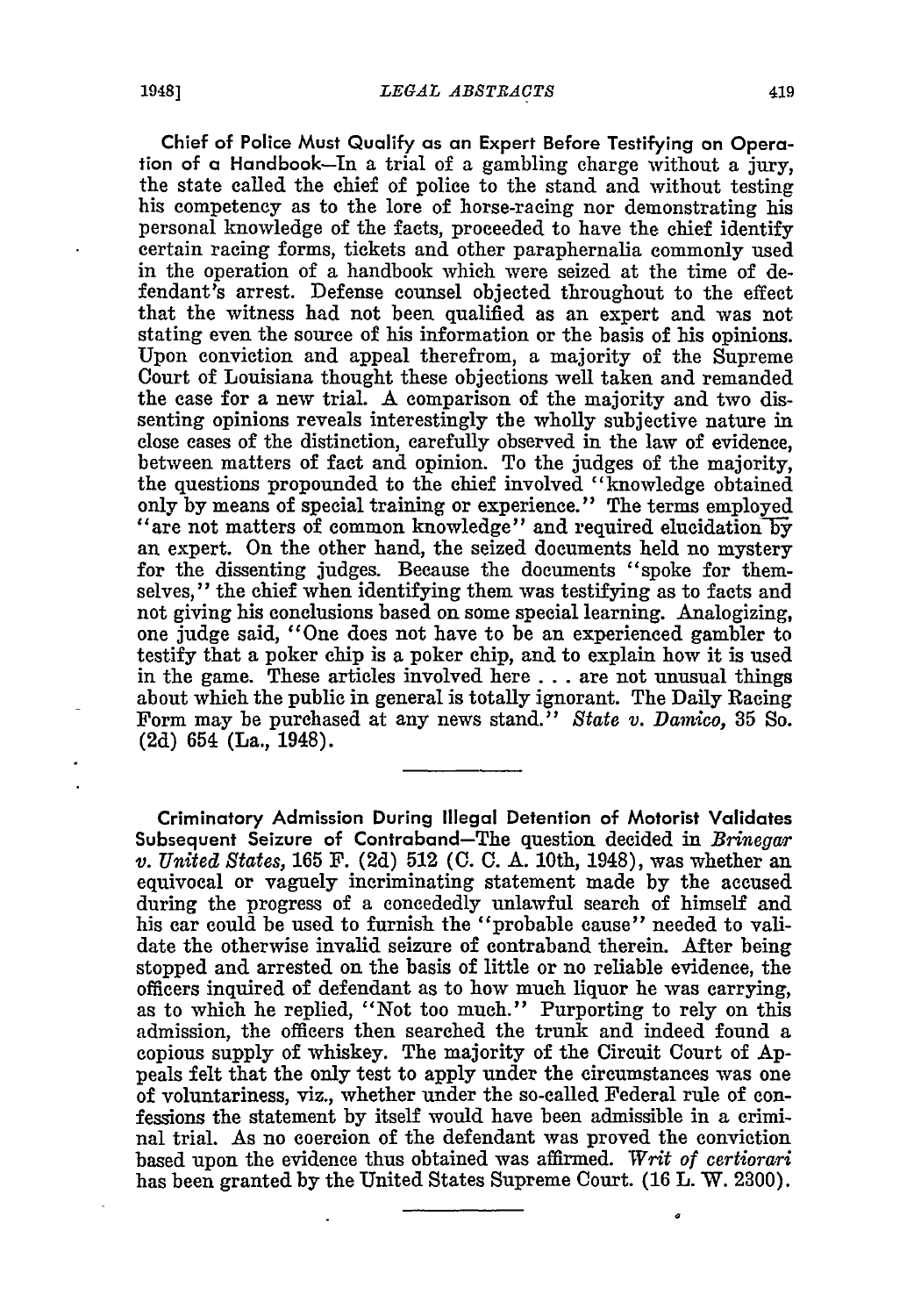**The** Right to Counsel in Probation Revocation Proceedings-Where there is a strongly contested issue of fact in a probation revocation proceeding as to identity of the person who committed the crime with which defendant is charged, the Illinois Appellate Court holds that the probationer has the right to procure his own counsel or, if unable, to have a public defender appointed to assist him in cross-examining the accusing witnesses. In the case under scrutiny the state had contended that the probationer had stolen a woman's purse on a street car, thus warranting revocation of probation. Defendant denied having been on the car and having taken the purse. Certain facts brought to light gave strong credence to his assertions. He requested that he be allowed counsel to more effectively present his defense. On review of the order of revocation, the court expressed some doubts as to the substantiality of the evidence linking defendant to the purse-snatching charge, observing that although under the Probation Act a violation need not be proved beyond a reasonable doubt, still any showing less than the most convincing proof on the issue of identity "would not satisfy the requirements of justice." On the issue as to whether counsel is requisite to defend against a charge of probation violation, the court said: "We are not unmindful of the rule set forth in *People v. Poster,* 394 II. 194, 68 N. E. (2d) 252, aff'd 332 U. S. 134 [holding that a trial court need not apprise the accused in a non-capital criminal trial of his right to counsel]. The record before us plainly indicates that the defendant wanted an attorney and thought he had one. We think that justice required that he be given some opportunity to determine whether he had an attorney and if he did not have one, to obtain one. On the other hand, if, for some reason, the court did not see fit to continue the hearing, the defendant should have been offered the service of the Public Defender." *People v. Burrell,* 79 N. **E.** (2d) 88 (Ill. App., 1948). (Regarding revocation of parole proceedings generally, see  $\bar{V}$ ol. 37 of this *Journal* at p. 308.)

Evidence Illegally Seized Admissible for Purposes of Revoking Suspended Sentence-Whereas the court in the preceding case seemed to recognize the substantial equivalence between a hearing on charges of violation of probation and an ordinary criminal trial so far as fairness to the accused is concerned, the Florida Supreme Court in Brill *v. State,* 32 So. (2d) 607 (Fla., 1948), held the two types of proceedings distinguishable on the question of whether evidence ordinarily inadmissible could be considered by the judge in a revocation hearing. After the defendant had been arrested on the basis of information that he was again engaged in "moonshining" operations, agents raided his home without a warrant and seized a still therein. This evidence was subsequently judicially suppressed when the state threatened to prosecute anew. However, when the defendant was brought before the court for hearing on the charge of violating the "good behavior" condition of his suspended sentence on a conviction eight years before, the judge ruled the seized articles admissible for the purposes of that particular hearing. The Florida Supreme Court confirmed this ruling, saying: "Such hearings are informal and do not take the course of a regular trial, nor does the evidence have the same objective as that taken at a regular trial. Its purpose is to satisfy the conscience of the court as